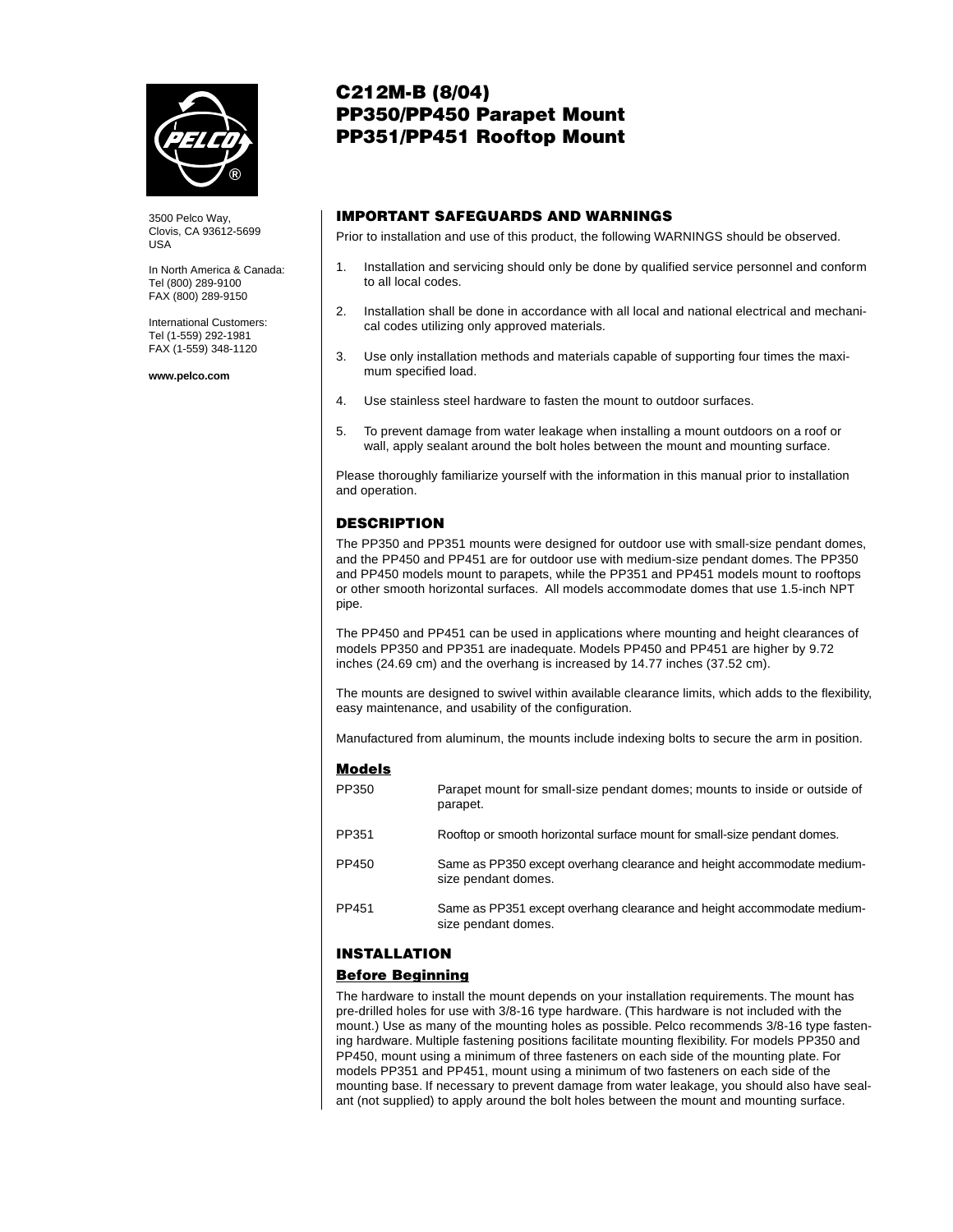#### **Installing the Mount**

- 1. Loosen the nuts holding the brake mounting plate. Loosen the nuts only enough to pull the arm out of the guide hoops (see Figure 1).
- 2. Remove the arm.
- 3. Install the mount.

#### **PP350/PP450**

Install the mounting plate to the inside or the outside of the parapet. Use a minimum of three fasteners on each side of the mounting plate. Depending on the type of parapet construction, install the mounting plate as close to the top of the parapet as possible. If the mounting plate is installed two to five inches from the top of the parapet, you can swing the dome back for maintenance as necessary (the dome will clear the top of the parapet). If necessary to prevent water damage, apply sealant around the bolt holes between the mount and mounting surface.

#### **PP351/PP451**

Install the mounting base to the rooftop or other smooth horizontal surface. Use a minimum of two fasteners on each of the four sides of the mounting base (a minimum total of eight fasteners). If necessary to prevent water damage, apply sealant around the bolt holes between the mount and mounting surface.

- 4. Reinstall the arm; lower the arm through the guide hoops until it stops at the bottom of the mounting plate.
- 5. Pull the wires through the arm starting from the bottom of the mounting plate; pull the wires out through the threaded opening at the top of the arm.
- 6. Pull the wires through the dome, and attach the dome to the end of the arm.
- 7. Make all electrical connections.
- 8. Move the arm and dome into the desired position.
- 9. Secure the brake mounting plate against the arm; tighten the nuts on the studs that hold the brake mounting plate in place.
- 10. To hold the arm in position, tighten the indexing bolts near the center of the brake mounting plate. If desired, drill into the arm through the holes in the brake mounting plate, install the indexing bolts, and tighten. **Important . . . Do not drill into existing wiring that may be pulled through the arm.**



**Figure 1.** Mounting Diagram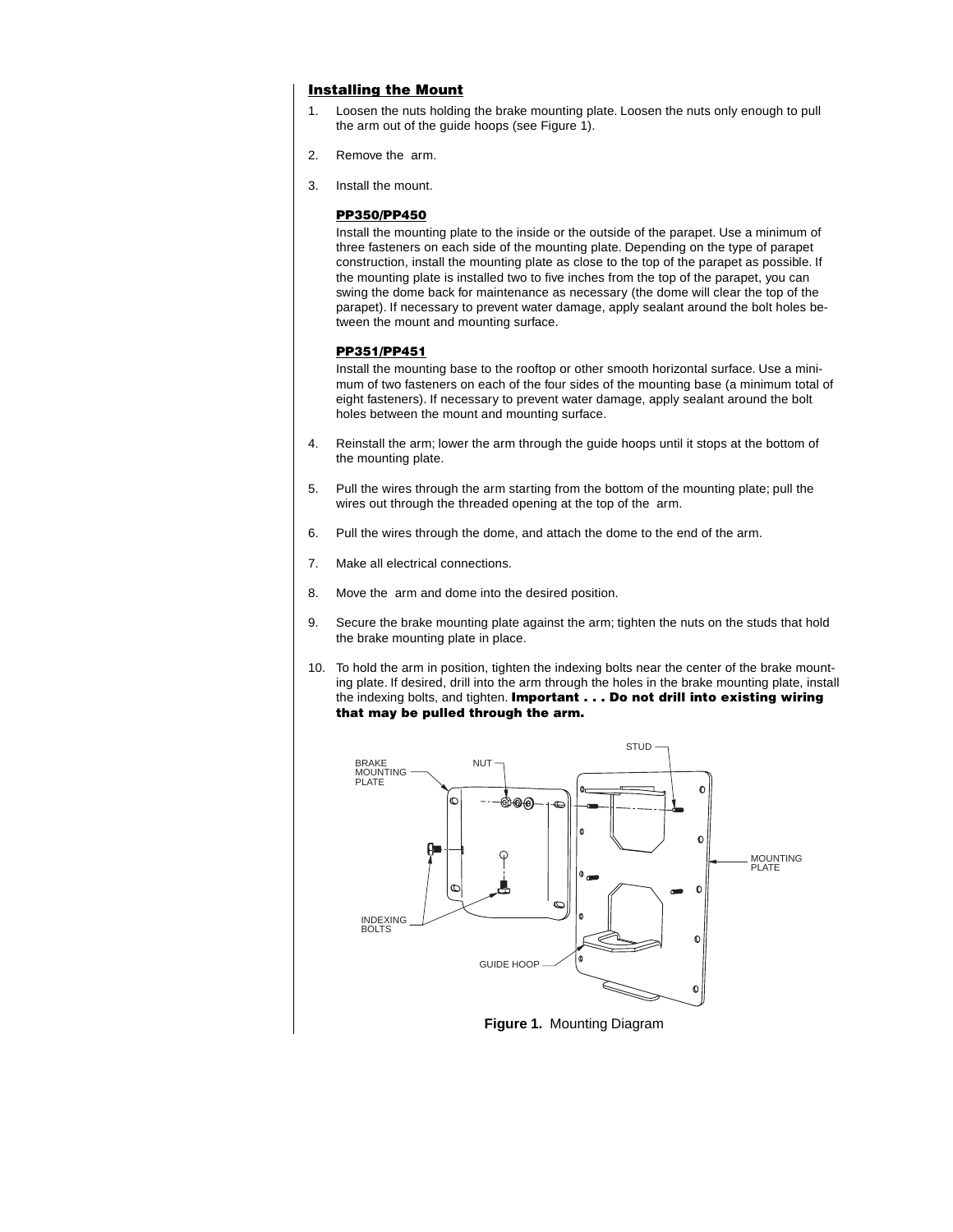### **SPECIFICATIONS**

| Material:                                      | Aluminum                                                                                         |
|------------------------------------------------|--------------------------------------------------------------------------------------------------|
|                                                | Mounting Method: 3/8-16 fasteners; minimum of 6 for PP350/PP450; minimum of 8 for<br>PP351/PP451 |
| Maximum Load:                                  | 45 lb (20.41 kg)                                                                                 |
| Dimensions:                                    | See Figure 2                                                                                     |
| Finish:                                        | Gray polyester powder coat                                                                       |
| Weight<br>PP350:<br>PP351:<br>PP450:<br>PP451: | 9.30 lb (4.22 kg)<br>20.19 lb (9.16 kg)<br>10.38 lb (4.71 kg)<br>22.53 lb (10.22 kg)             |

(Design and product specifications subject to change without notice.)